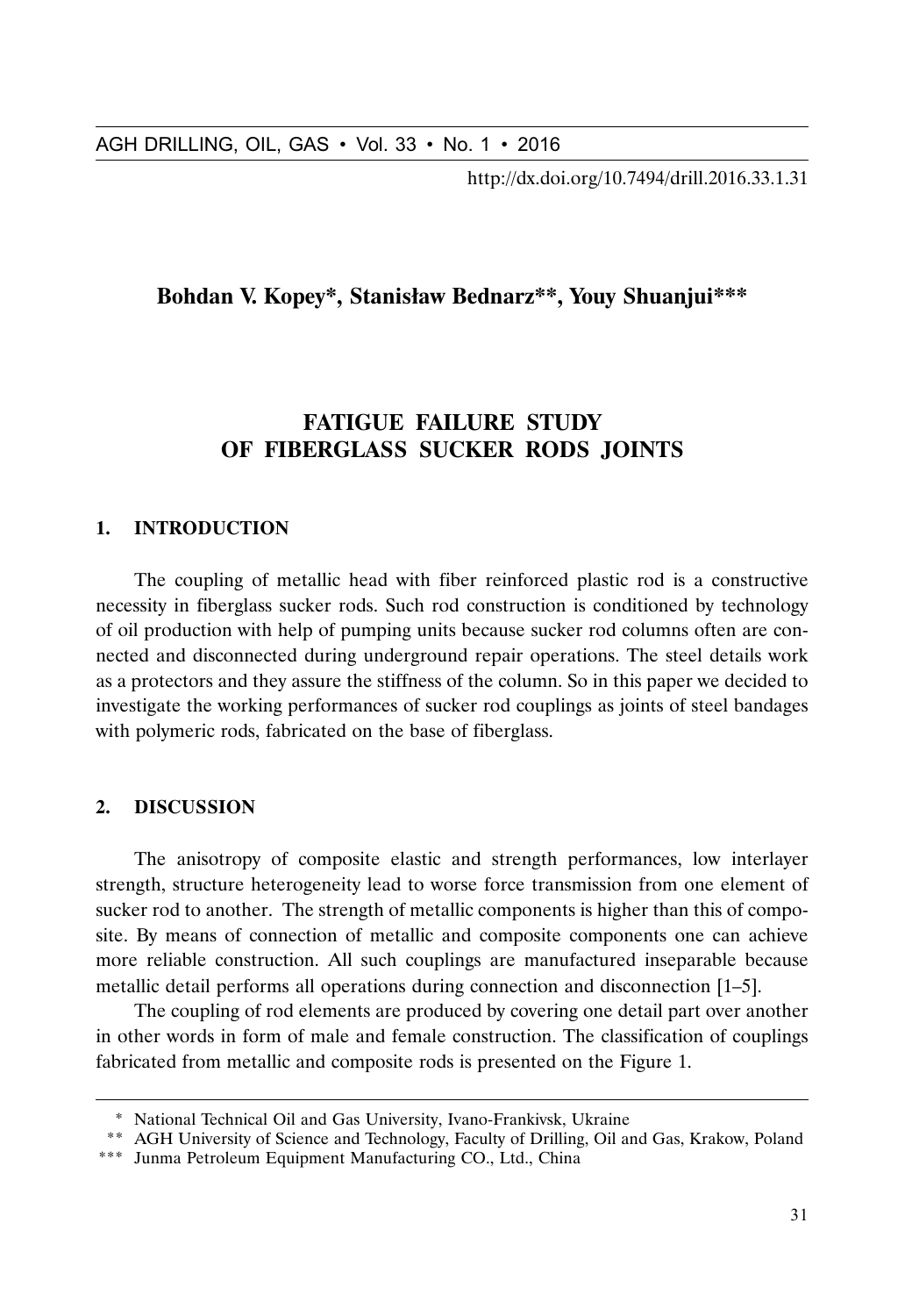

**Fig. 1.** Fiberglass sucker rod joint's classification

The most spread type of adhesive connections is a joint with polished surface, which needs a high manufacturing steel detail with special grooves or without them. Disadvantage of the method – it is not suitable for hardened resin. The last group presents combined joints. Different combinations of adhesive and mechanical joints raise the strength to 1.2–1.5 times. The up-to-date constructions of fiberglass sucker rods use mainly the adhesive couplings with special wedges in steelhead, which may centralize rod in the bandage, the grooves been filled by adhesive material. The fatigue properties of this joint are determined by adhesive characteristics. Constructive elements of steel bandage such as grooves or projections are the obstacles for adhesive damage and they transform it into cohesive damage, which need bigger energy expenses.

For the connections of metallic and composite materials the epoxy resins and modified epoxy glues are often used. They are simple in production, give a small shrinkage, have a wonderful moisture properties and mechanical performances. The recommended adhesive layer thickness is equal to 0.1–0.2 mm and gives the maximum efficiency of the couplings. The efficiency of above mentioned couplings is determined as a ratio of body rod strength to joint strength under axial loading. This estimation parameter for adhesive joint of Chinese sucker rods (Shashi steel pipe works) equals to 7:4 [8]. We have proposed the mechanical joints of steel head with polymeric rod by pressed method. The strength of sucker rod of 22 mm gave the efficiency of coupling equal to 5:2. The character of damage has mixed features: in 50% of fracture cases we observed the whole slippage out of rod from the bandage, in  $50\%$  – partial strip of surface layers of polymeric rod.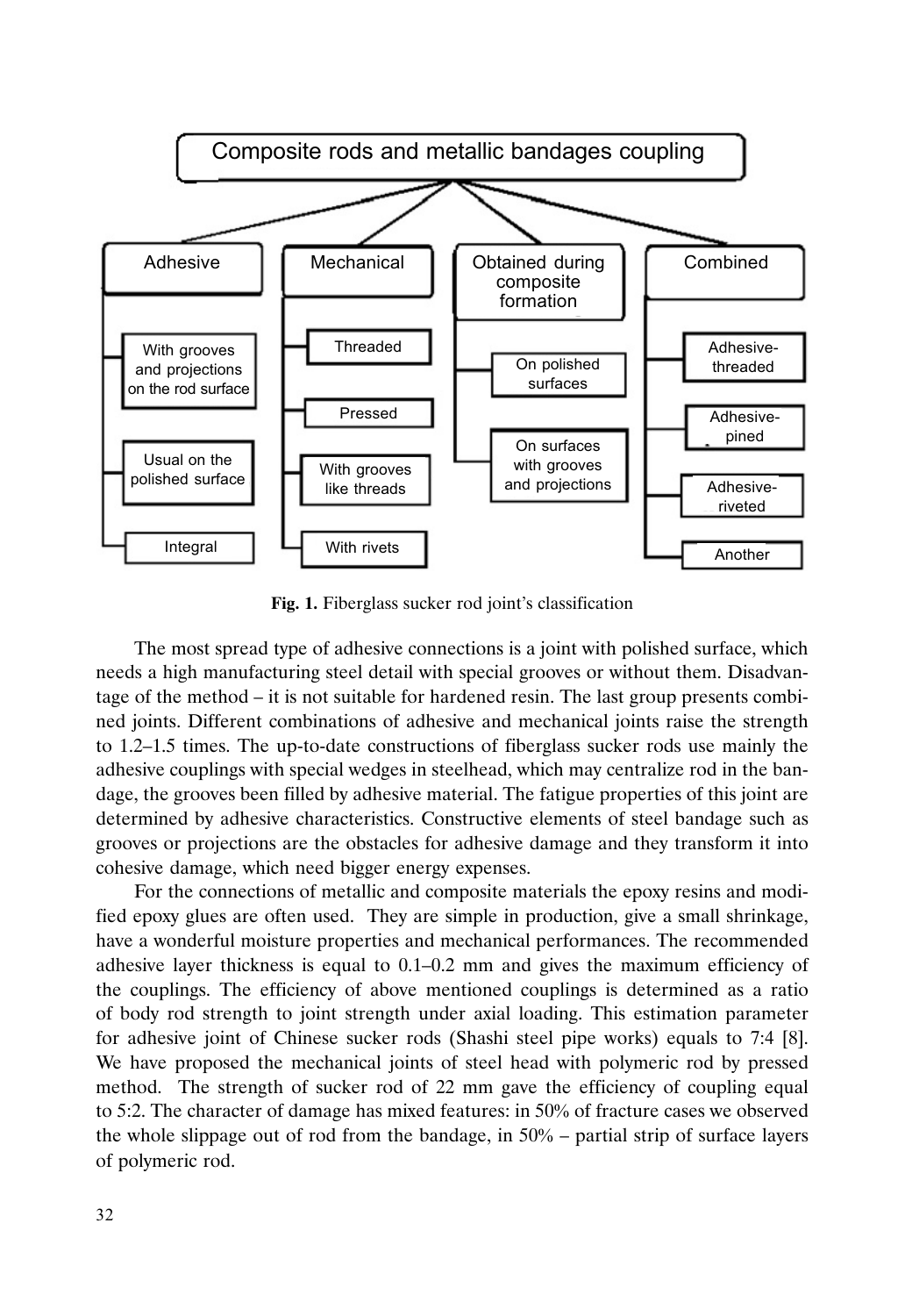An apparatus for fatigue testing of sucker rods under cyclic bending has been designed [9]. Based on the results of experiments the following conclusions were made. When cyclic bending stresses achieved the values of 140 and 120 MPa then the test sample fiberglass sucker rods broke at the joins with steel heads fiberglass body, thus they withstand 0.034 and 0.114 mln cycles respectively. This indicates that these fiberglass sucker rod are unable to withstand relatively high bending stresses. When bending stress was 90 MPa the sample broke at the joint with steel heads fiberglass body, passed with 1.298 mln cycles. This result is acceptable and fit the earely conducted studies.

When bending stress achieved 100 MPa and 80 MPa respectively the fatigue life was 3.091 and 5.955 million cycles but they have not been broken, but there were numerous fatigue cracks and delaminations. These results indicate that these fiberglass rod can easily withstand bending stresses up to 80–100 MPa.



**Fig. 2.** Wohler fatigue curves of different probability of 22 mm fiberglass sucker rods

The fatigue tests of fiberglass sucker rods (22 mm in diameter) under symmetric bending in oil acidic solution (10% of HCl) showed a sufficiently high strength. The fatigue limit with 50% of probability of non-destruction equals to 100 MPa on the basic number of cycles  $N = 10$  mln. (Fig. 2). The character of damage depends on the value of applied bending load. At the high level of cyclic stresses (130–150 MPa) the damage is localized in the rod body at the distance of 50–100 mm from the head and is characterized by intensive delamination of the fiberglass rod, i.e. the damage of matrix or debonding of matrix-fiber interface is in the nature of fatigue destruction. It may be explained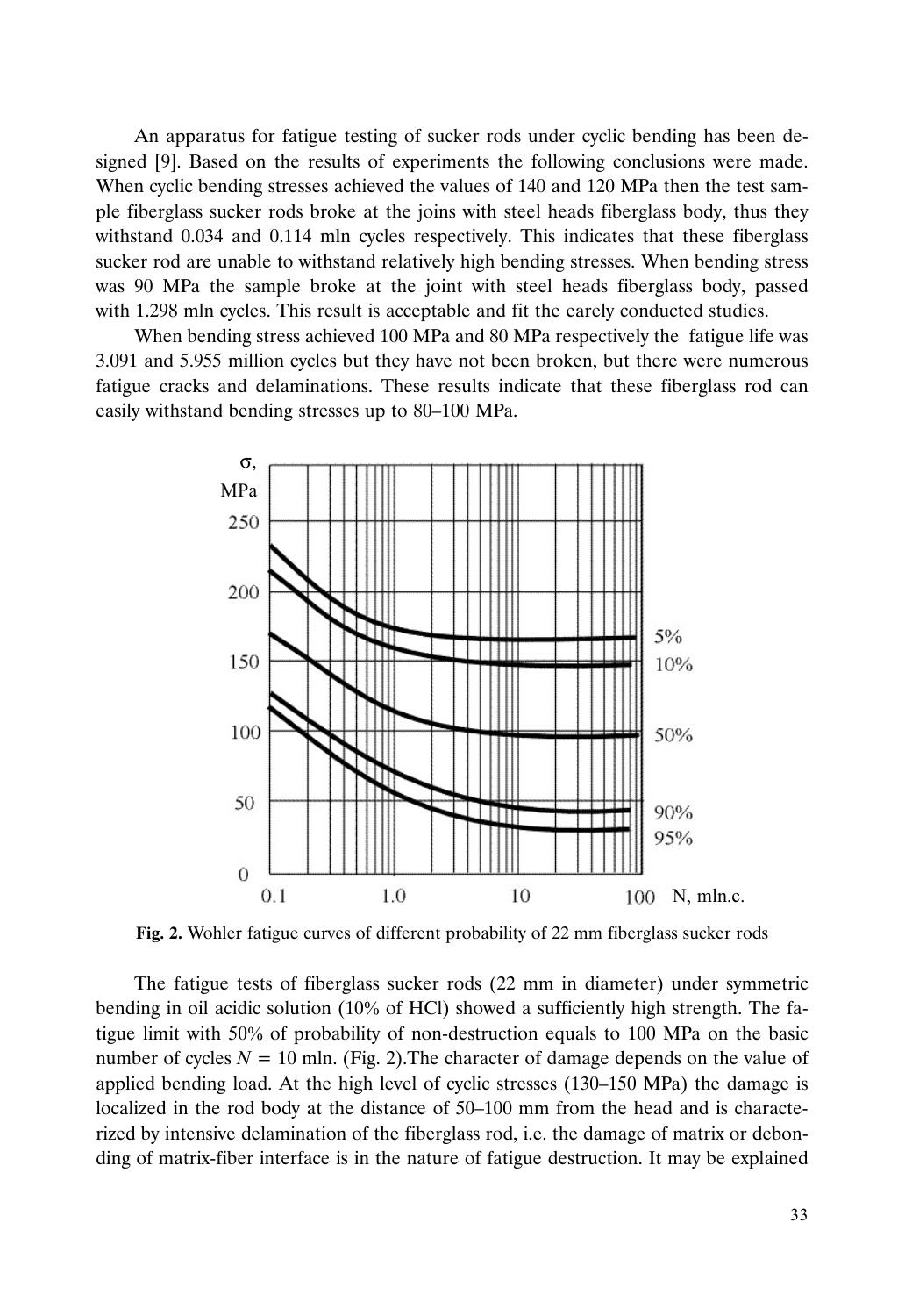by the fact that the slope of fatigue curve for the matrix and interface adhesion is less than for the fiber. Why the delamination is localized at the certain distance from the head? It is explained by strengthening of the rod during bandage compressing around the composite body by increase of fiber-matrix adhesion. Due to the fibrous structure of the composite rod with certain stiffness the stresses are generated out of the bandage limits falling to zero at the distance of 50–100 mm. But when the cyclic stresses decrease to values of 100–120 MPa and lower the place of damage is localized just in the place of composite body compressing. On the surface of fracture one can observe irregular breaks of fibers without any delamination of specimen. This place is a stress concentrator due to bandage penetration and some partial cuttings of fibers during compressing.

After analyzing the present investigation we have obtained the function of stress- -cycles σ*-N* depending with coefficient of data approximation *R2* = 0.8931:

$$
\sigma = 372.2 \cdot N - 0.096.
$$

In the study of damaged samples we revealed many defects and cracks.

For samples that worked with bending stresses 80, 90 and 100 MPa were found the cracks of different lengths presented in Table 1.

| Bending stresses<br>$\sigma$ , MPa | Crack length $L$ , mm |    |  |  |
|------------------------------------|-----------------------|----|--|--|
| 80                                 |                       | 25 |  |  |
| 90                                 | 36                    | 37 |  |  |
| 100                                |                       |    |  |  |

**Table 1** Length of cracks in tested samples

The function of the length of cracks  $L$  depending on the bending stresses  $\sigma$  is expressed with the approximation  $R2 = 0.8284$  (Fig. 3):

$$
L = 13 \cdot \sigma - 6.222.
$$

Realization of contact interaction conditions taking into consideration will lead us to the following integral equation for determining of the contact pressure  $q(x)$  [2]:

$$
kq(x) + \int_{0}^{x} g_{13}(x-s)q(s)ds = \overline{\varepsilon} + y_1(x) \int_{0}^{a} g_{43}(L-s)q(s)ds +
$$
  
+ 
$$
y_2(x) \int_{0}^{a} (g_{23}(L-s) + g_{33}(L-s))q(s)ds
$$
 (1)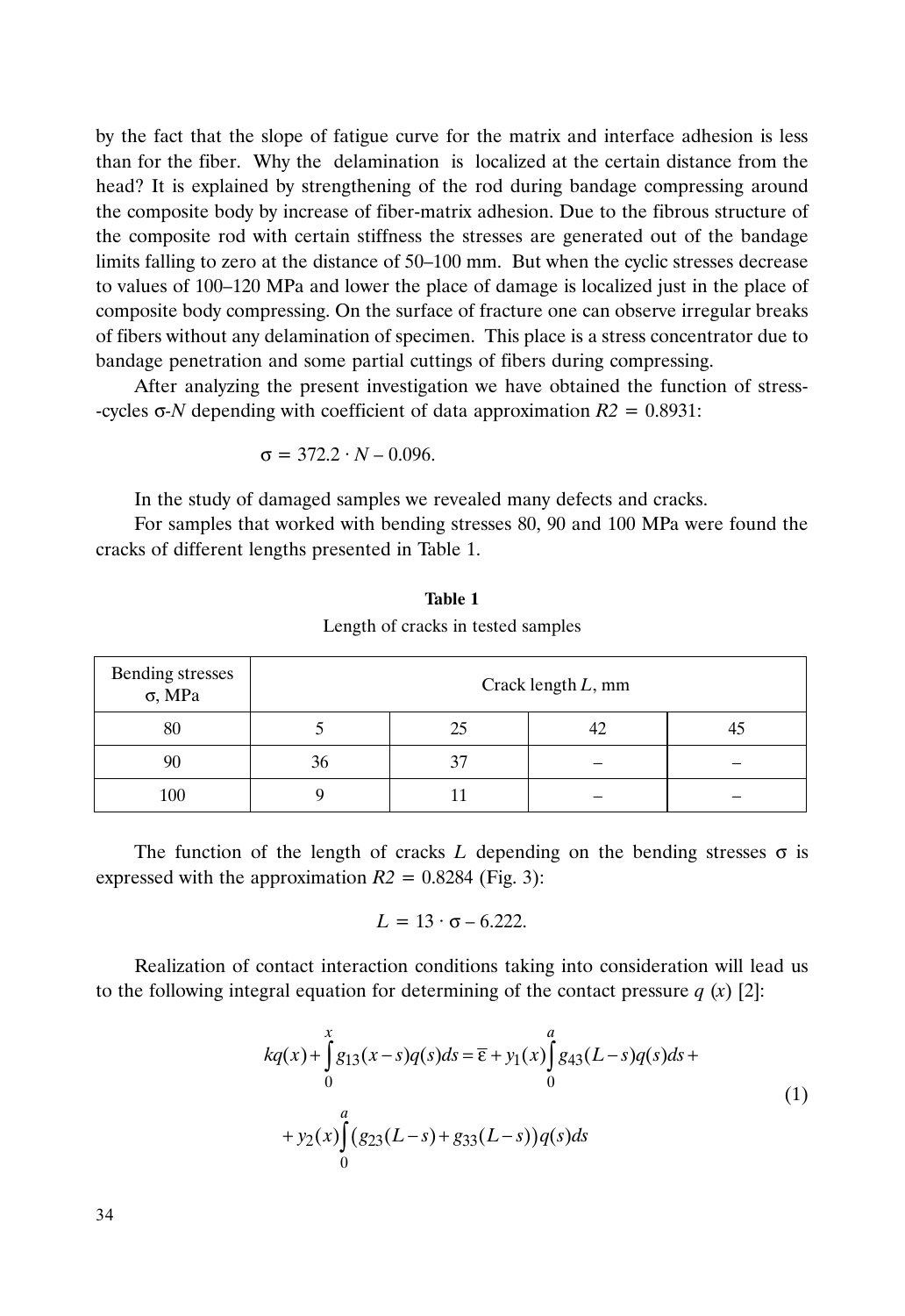where:

 $k$  – constant coefficient,

- $\epsilon$  value of relative shrinkage during steel head deformation,
- $L = l/R$  dimensionless length of the rod,
- $y_1(x), y_2(x)$  certain functions expressed through  $g_{13}(x), g_{14}(x)$  and the found constants  $c_1$ , ...,  $c_4$  (expressions for them are not given because they are quite complex).



**Fig. 3.** Plot of lengths of cracks *L* depending on the bending stresses σ

The resulting integral equation (1) is reduced to linear homogeneous transformation II degree Fredholm equations with discontinuous core.

$$
q(x) + \int_{0}^{a} K(x,s)q(s)ds = \frac{\overline{\varepsilon}}{k}
$$
 (2)

where:

$$
K_1(x,s) = g_{13}(x-s),
$$
  
\n
$$
K_2(x,s) = y_1(x)g_{43}(L-s) + y_2(x)(g_{23}(L-s) - g_{33}(L-s))
$$
\n(3)

The requirement for the interrupted core of the integral Fredholm equation of second degree is fulfilled in this case because of properties of function  $g_{ii}(x)$ . In order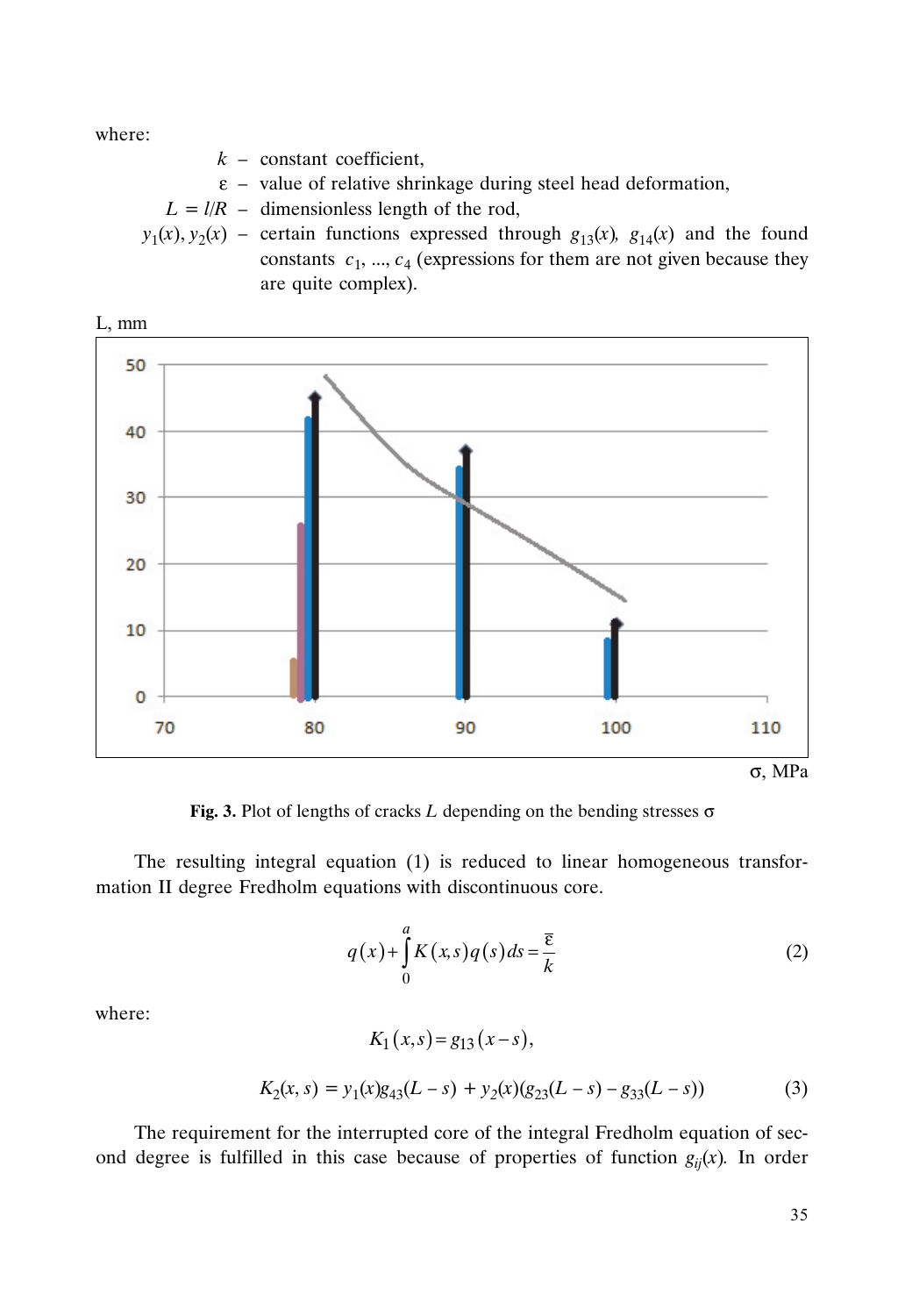to solve the integral equation with core we use the method of square formulas, which allows reducing the problem to finding a solution for an approximating system of algebraic equations. For example, while using the trapezium formula with the constant step  $(h<sub>i</sub> = h = \text{const})$  of integration interval division [0, *a*] we get the following system of equations for solutions  $q(x)$  values  $q(x_i) = q_i$  in points  $x_i, x_2, ..., x_n$ :

$$
q_i - h \sum_{j=1}^{n} A_j K_{ij} q_j = F_i \quad (i = 1, ..., n)
$$
 (4)

where:

 $n = a/h + 1$  – the number of points,

$$
F_i = \frac{\overline{\varepsilon}}{k} = \text{const},
$$
  
\n
$$
K_{ij} = K(x_i, x_j),
$$
  
\n
$$
A_j = \begin{cases} 0.5, \text{ when } j = 1, \text{ and } j = n, \\ 1, \text{ when } j \neq 1, \text{ and } j \neq n \end{cases}
$$
\n(5)

As a result of solving a system of linear algebraic equations we get  $q_1, q_2, ..., q_n$ , according to which, using interpolation method we find the approximate solution of the equation (2) on the whole section [0, *a*]. So the following represents the analytical expression of the approximate solution of the problem:

$$
q(x) \approx \frac{\overline{\varepsilon}}{k} + \sum_{j=1}^{n} A_j K(x, x_j) q_j
$$
 (6)

which at the points  $x_1, x_2, \ldots, x_n$  has the values  $q_1, q_2, \ldots, q_n$ .

## **3. CONCLUSION**

So, in the article the performance of fiberglass sucker rods under the action of bending loads was presented and analyzed, using a method of full-scale fatigue testing. The functions depending on the length of the cracks and fatigue strength of fiberglass sucker rods on the size console bending stresses were obtained.

Based on the found contact problem solving using computers strength characteristics of the compounds were analyzed, dependence of contact pressure on the value of shear compliances of shell material, orthotropy option, size of joint were obtained. It was found that the greatest contact pressures occur at the edges of the shell, and they are distributed evenly along the length of the shell at higher values of orthotropy para-<br>meter  $E_1/E_2$  and shifting susceptibility option  $E_1/G'$ . The most affected on the value of meter  $E_1/E_2$  and shifting susceptibility option  $E_1/G'$ . The most affected on the value of grip is the width of bandage.